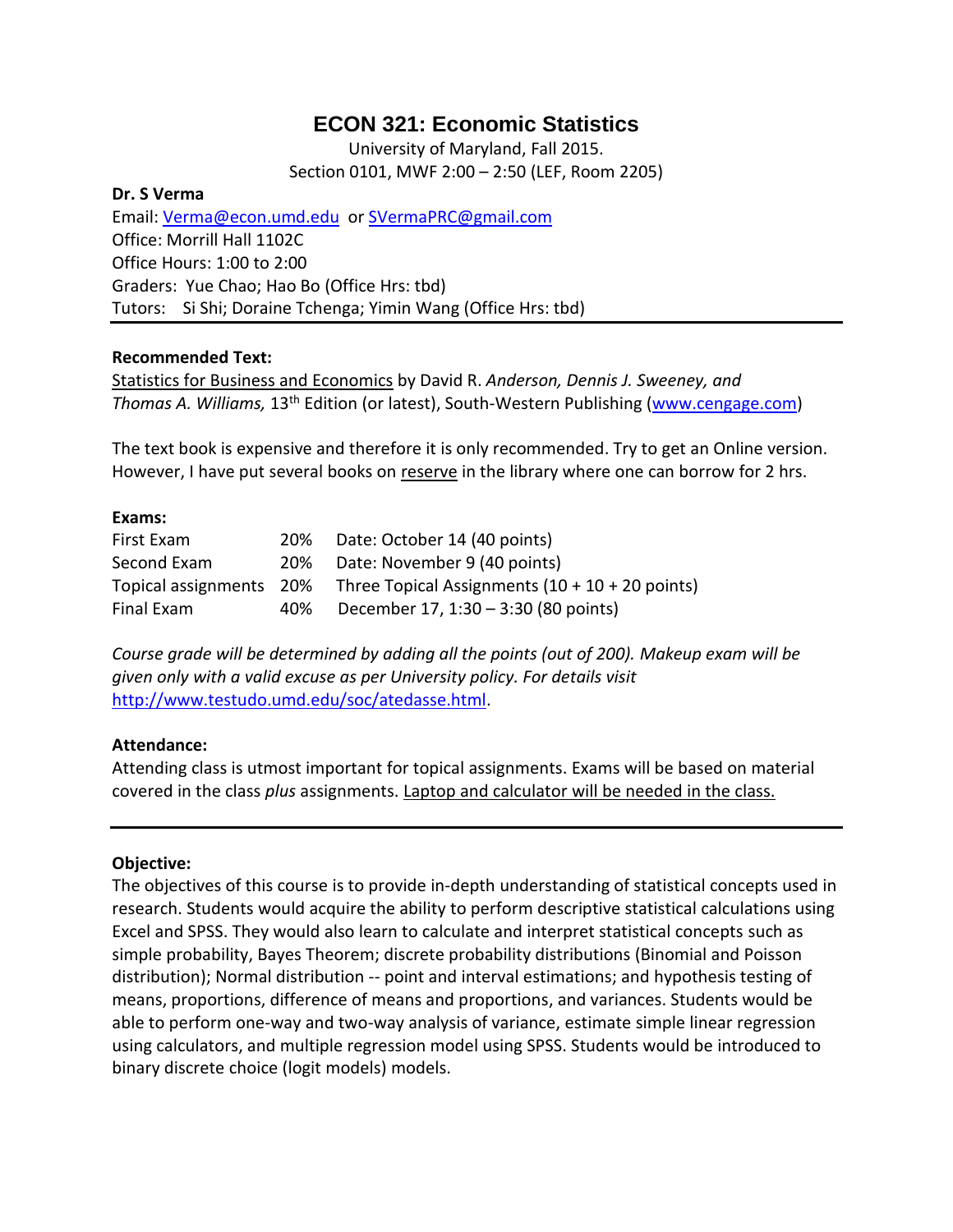### **Part I: Foundation and Descriptive Statistics**

### *Topics:*

- 1. Types of Data: Interpretation and manipulation of data Excel and SPSS Read Text Book -- Chapter 1
- 2. Descriptive Statistics: Text Chapter 2 and 3. Concept of Mean, Mode, Median, Quartiles, Percentiles, Standard Deviation, and Correlation.

*A calculator is needed in class. Calculation of descriptive statistics using SPSS.* 

# **Part II: Probability and Probability Distributions**

# *Topics:*

- 3. Introduction to Probability: Text Chapter 4. Concept of probability, Additive and Multiplicative law, Conditional probability. Bayes' Theorem (*Calculator is needed in class.)*
- 4. Discrete Random Variables: Chapter 5. Expected Value. Variance and Covariance. Binomial and Poisson distribution. (*Calculator is needed in class.)*
- 5. Continuous Random Variables: Text Chapter 6. Normal Distribution, Normal curve, computing probabilities for any Normal curve. (*Calculator is needed in class.)*

*(Topical Assignment -- 10 points)*

# **Part III: Statistical Inference**

# *Topics:*

- 6. Sampling and Sampling Distributions: Text Chapter 7. Types of Samples. Point estimation. Sampling Distribution of Mean and Proportion; Central Limit Theorem.
- 7. Intervals Estimation: Text Chapter 8. Confidence interval of mean and proportion.
- 8. Hypothesis Testing: Text Chapter 9. Null and Alternative Hypotheses. Testing of Means, Proportions, and Variances. (t-distribution; Chi-square distribution)
- 9. Type and Type II errors. Determining sample size.
- 9. Testing difference of means and proportions of two populations: Text Chapter 10.
- 10. Testing of variances -- Chi-square and F distribution: Text Chapter 11 and 12. Test of Independence.
- 11. Analysis of Variance (ANOVA): Text Chapter 13. Introduction to Experimental Design; One Way and two-way ANOVA*.* ANOVA by using SPSS.

*Calculators/laptops are needed in class. SPSS will be used to test hypotheses using large datasets.* 

*(Topical Assignment -- 10 points)*